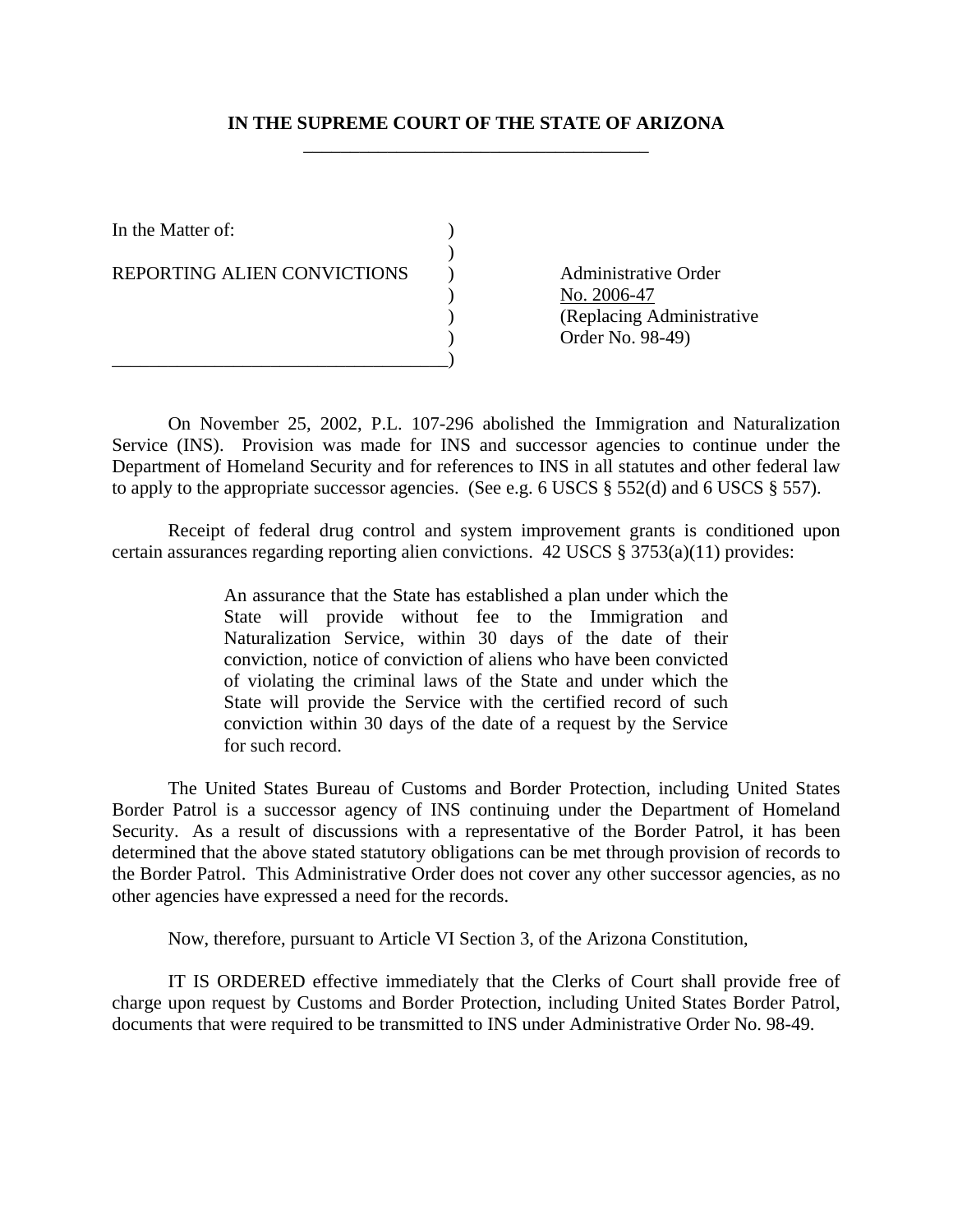IT IS FURTHER ORDERED effective July 15, 2006 that the attached Administrative Requirements for Reporting of Alien Convictions are adopted as the State of Arizona plan required by 42 USCS  $\frac{2}{9}$  3753 (a)(11).

 IT IS FURTHER ORDERED effective July 15, 2006 that Administrative Order No. 98- 49 is rescinded.

 $\overline{\phantom{a}}$  , which is a set of the set of the set of the set of the set of the set of the set of the set of the set of the set of the set of the set of the set of the set of the set of the set of the set of the set of th

Dated this 13th day of June, 2006.

 RUTH V. MCGREGOR Chief Justice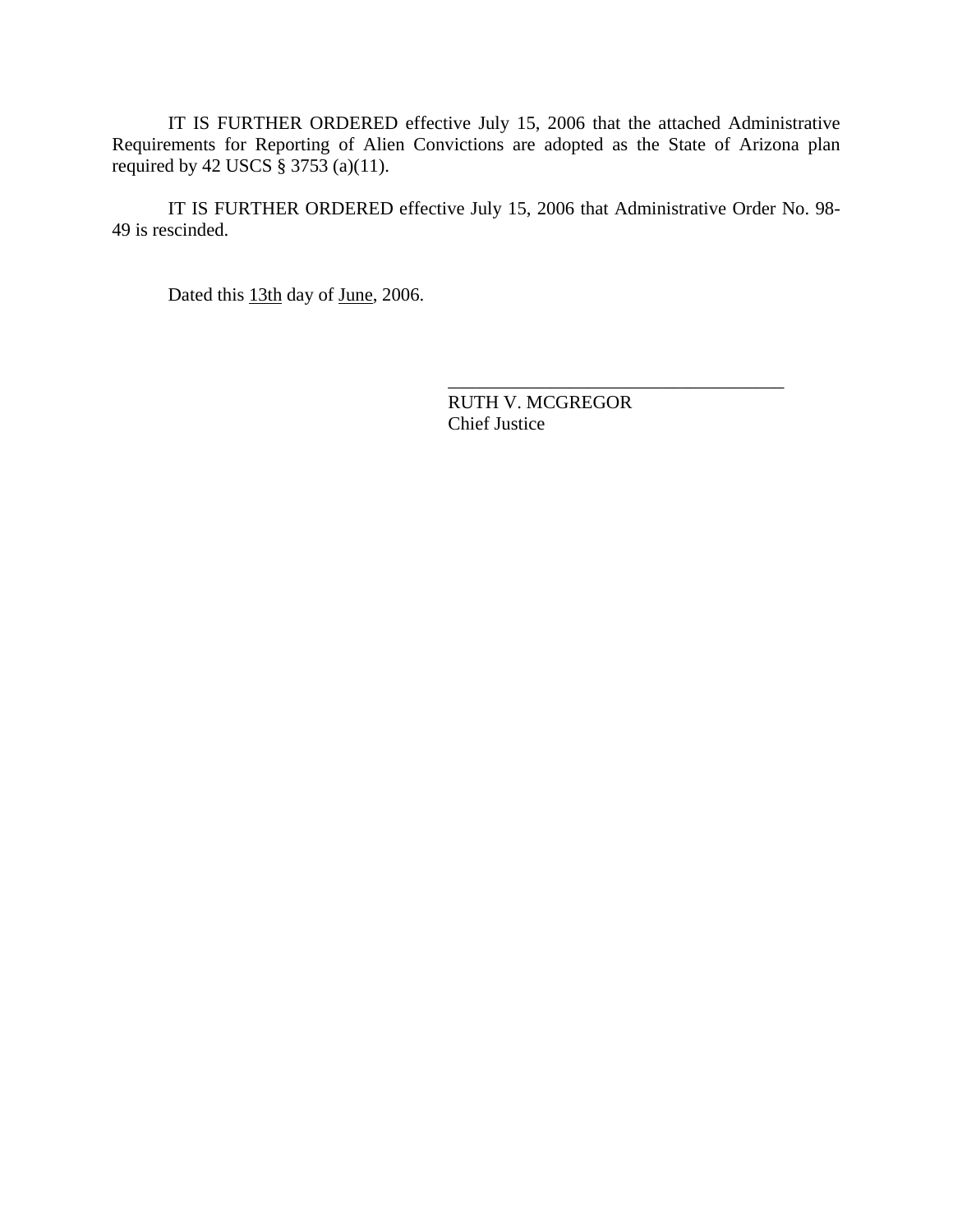## **ADMINISTRATIVE REQUIREMENTS FOR REPORTING OF ALIEN CONVICTIONS**

## A. Purpose

 These procedures are implemented for purposes of compliance with the United States Immigration and Nationality Act (INA), as amended December 1991, in Section II, Guidance For Reporting Alien Convictions To The Immigration and Naturalization Services, as a condition for receipt of the Edward Byrne Memorial State and Local Law Enforcement Assistance Formula Grant and to update the administrative order, No. 98-49 because of changes in United States government organizational structure due to the Homeland Security Act of 2002.<sup>1</sup>

 As provided in the federal requirements, aliens or suspected aliens are defined as offenders who hold a foreign citizenship or who are foreign born. All aliens or suspected aliens who are sentenced in the superior court for a criminal offense shall be reported to Customs and Border Protection, including United State Border Patrol, as prescribed in these procedures.

## B. Reporting Procedures

 $\overline{a}$ 

 1. In every case in the superior court where an offender pleads guilty or is found guilty and the case is referred to the adult probation department for a presentence report, the probation officer shall inquire as to the person's citizenship. In every case where the person is an alien or suspected alien, the probation officer shall make an electronic inquiry through the International Justice and Public Safety Information Sharing Network, Inc. (NLETS) via the Arizona Criminal Justice Information System (ACJIS) prior to sentencing. Such inquiry will provide an automatic notification to agencies charged with the enforcement of the United States Immigration and Nationality Act.

 2. When the probation department delivers the presentence report to the court, a statement based on the electronic inquiry or copy of the agency's response to the electronic inquiry shall be included in the report, informing the court of known or suspected alien status.

 3. In all the cases where the superior court is informed a person is an alien or suspected alien the Court shall make a record to that effect in the Court's minute entry.

4. Upon a request documented in writing,<sup>2</sup> the Clerk of the Court shall provide to Customs and Border Protection including the United States Border Patrol within a reasonable time depending upon the urgency of the request and at no expense and no fee certified copies of:

<sup>&</sup>lt;sup>1</sup> The INA is now enforced by three different bureaus Customs and Border Protection, Citizenship and Immigration Services and Immigration and Customs Enforcement.

 $2<sup>2</sup>$  In the interest of clarity, efficiency and record-keeping, requests made pursuant to this order and these Administrative requirements shall be documented in writing.